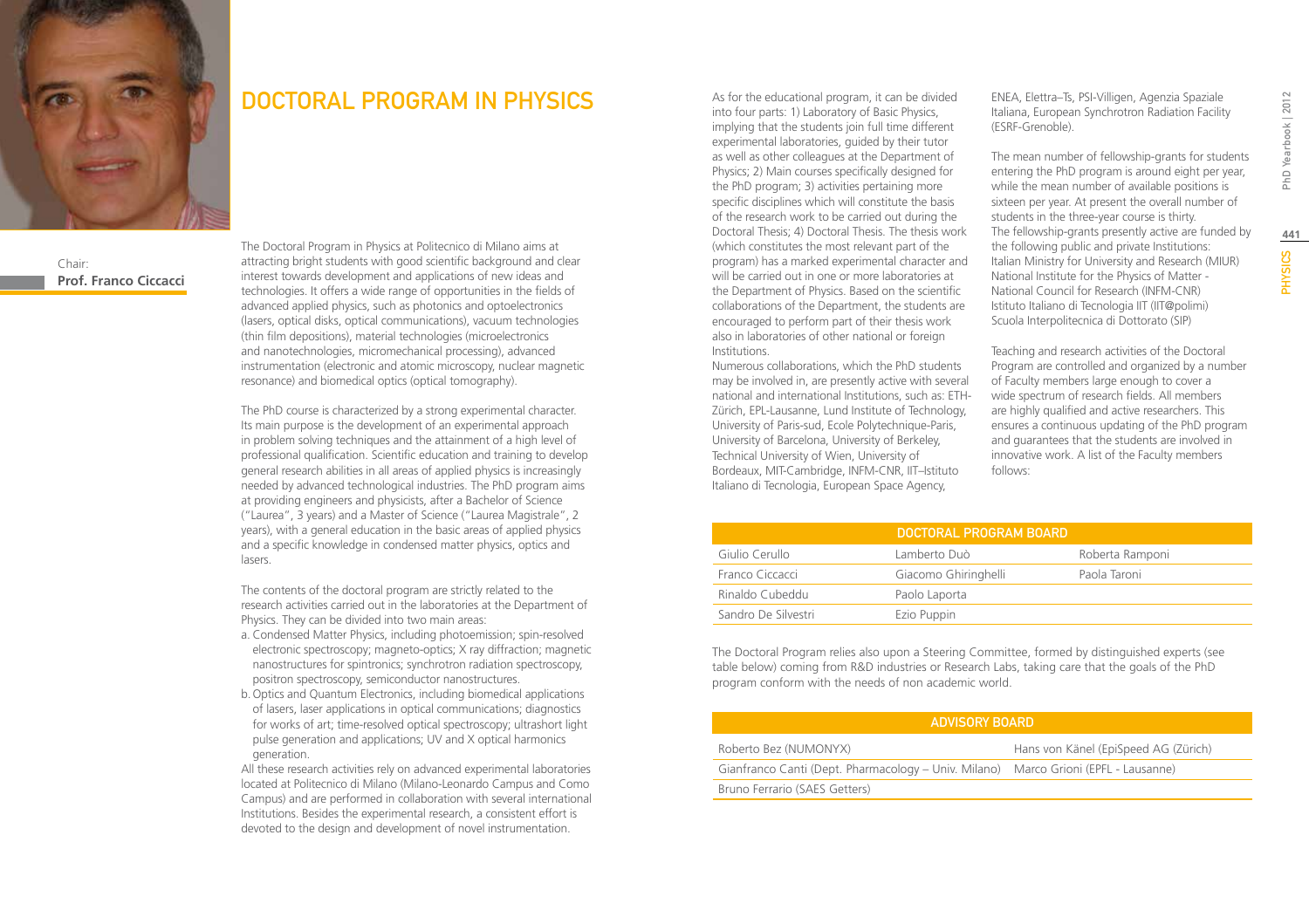# INTEGRATED OPTOFLUIDIC DEVICES FOR biophotonic applications fabricated by femtosecond laser pulses

#### **Nicola Bellini**

Lab-on-a-chip (LOC) systems have been created to miniaturize several functions of a standard biochemical laboratory on a single small chip. These devices include complex structures to transport, mix, separate and make react biological samples. The sample analysis is typically accomplished through optical systems: measurements of absorption, scattering, fluorescence, elasticity, mobility and imaging provide a high amount of experimental data related to the sample features. If the integration of fluidic components in the microscale has already yielded good results in terms of compactness, optical detection systems are still composed of bulky external devices that strongly limits the great LOC integration potential. Femtosecond laser micromachining is a powerful

technique that allows the direct fabrication of optical devices, fluidic components and threedimensional (3D) scaffolds. Laser pulses, with a duration of the order of tens/hundreds of femtoseconds, are focused inside a transparent substrate and, through the activation of nonlinear processes that occur only in the focal region, a permanent modification is induced in the volume. This technology permits to fabricate directly buried structures with any 3D shape, simply by controlling the translation of the substrate with

respect to the beam focus. By tuning the irradiation conditions, different kinds of modification are possible: (i) optical waveguides are written by inducing a positive refractive index change; (ii) microfluidic channels are created in fused silica with the addition of a subsequent chemical etching step; (iii) twophoton polymerization can be activated in photosensitive resins by femtosecond laser pulses to produce 3D structures with resolution beyond the diffraction limit.

During my Ph.D. activity, I have exploited the potential of femtosecond laser micromachining to design, fabricate and validate integrated optofluidic devices for biophotonics.

We have proposed advancements in the fabrication processes to improve the flexibility of the technique. In particular, femtosecond laser writing was employed for the fabrication of advanced photonic devices in a single laser sweep by using a computer programmable spatial light modulator; we demonstrated the fabrication of directional couplers with variable coupling ratio.

Afterwards, we introduced an innovative method to control the shape of microchannels fabricated with femtosecond laser irradiation followed by chemical etching. By irradiating

complex geometry paths it was possible to compensate for the intrinsic conical shape and to obtain uniform cylindrical channels. We fabricated also more complex structures, such as interconnecting channels, microchannel adapters and o-grooves for fiber-to-chip or capillary-to-chip fast connections. Regarding two-photon polymerization, a 3D porous filter was fabricated inside an already sealed channel of a commercial LOC. The filter consisted in a 3D mash of intersecting lines in a cubic structure and the extreme spatial resolution of two-photon polymerization allowed a pore size of about 1 um. The filter was tested with a suspension of 3-um polystyrene spheres in a fluorescent solution: we showed separation of nanoscale (dye molecules) from microscale elements (polystyrene beads) and 100% of the beads were stopped by the filter. Preliminary validation of the filter for plasma extraction from whole blood was performed, demonstrating the filter effectiveness for softer particles such as red blood cells (Fig.1).

The potential of femtosecond laser microfabrication was exploited to achieve complete optofluidic systems for specific applications. Optical fluorescence sensing was integrated in a commercial chip for separation



**1. a) SEM image of the 3D porous filter fabricated by two-photon polymerization in a commercial lab-on-a-chip; b) validation of the filter with whole blood sample.**



**2. a) 3D rendering of the integrated optical stretcher for single cell analysis; b) stretching experiment on a leukemic cell (HL60) with automatic contour recover.**

of DNA molecules through capillary electrophoresis. Straightforward integration of optical waveguides enabled the detection of fluorescently labelled DNA samples containing different viscoelastic properties: cell molecule sizes. Moreover, introducing a novel dual-point dual-wavelength setting, we demonstrated detection of single nucleotide insertion/deletion, as it is relevant for recognition of

genetic anomalies. We demonstrated a monolithic chip in glass for optical trapping and stretching of single cells for the analysis of the cytoskeleton deformability is a reliable marker of the cell health status. We produced the integrated optical stretcher by first fabricating a square cross section channel chip and then by integrating optical

waveguides in a commercial microfluidic chip. The optical stretcher was validated using red blood cells; then the chip was successfully tested on leukemic cells, confirming the potential to be applied for diagnosis in preclinical biological samples (Fig.2). Femtosecond lasers were also exploited to fabricate adaptive optofluidic microlenses. Cylindrical microchannels, fabricated in fused silica, were filled with liquids at suitable refractive index forming focusing lenses for generation of planes of light. A monolithic illumination stage for selective fluorescence excitation was designed and realized, aiming to in-vivo 3D

imaging of biological samples via

optical sectioning.

**443**

**PHYSICS**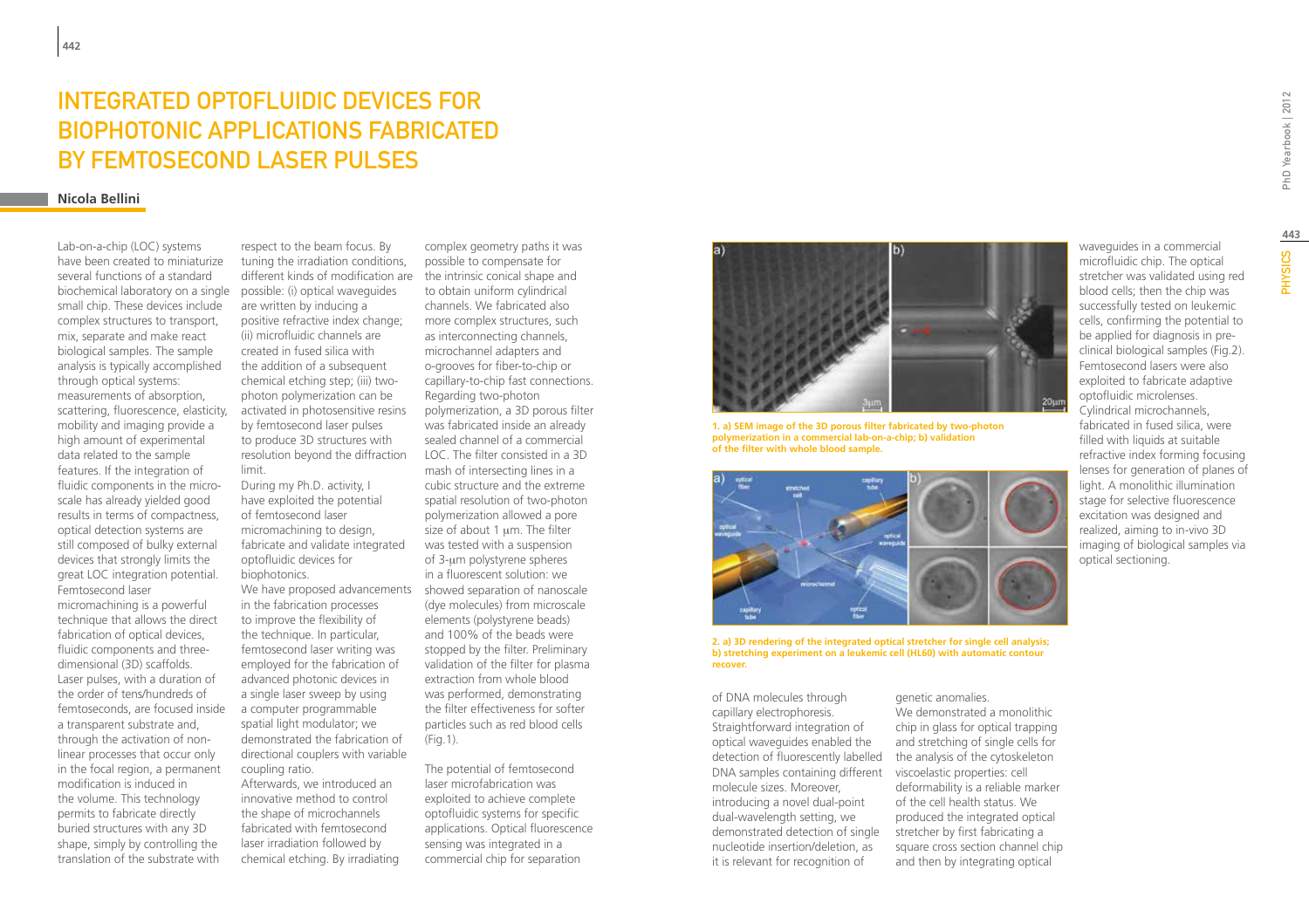### ELECTRON SPIN PROPERTIES IN Ge-BASED HETEROSTRUCTURES

#### **Federico Bottegoni**

During my PhD activity, I have essentially built up and commissioned a compact experimental apparatus for the characterization of photocathode materials by means of quantum yield and electron spin polarization measurements, under the direct supervision of my PhD tutor Prof. Franco Ciccacci. The first step involved the planning of the experimental apparatus, included the mechanical design of vacuum components and measurement electronics suitable for my purpose. After all the elements of the measurement chain was separately checked up in order to ensure the attainment of their nominal work parameters. By the aforementioned experimental set-up, the electron spin properties of Ge-based semiconductor heterostructures have been studied. The inplane compressive strain and confinement effects, which act on pure Ge grown on Si, Ge alloy, drastically modify the band technique detects the electron structure so that a very high electron spin polarization can be found in the conduction band of Ge layer, when electrons are excited with circularly-polarized light. This allows the direct detection of optically spinoriented electron population in the conduction band, which results higher than the bulk

one, as shown in Fig.1, where the electron spin polarization spectra at low temperature  $(T =$ 120 K) of bulk p-doped Ge and pure Ge grown on  $Si_{0.31}Ge_{0.69}$ alloy are compared. Furthermore it also possible to obtain an experimental determination of the orbital mixing between Light Hole (LH) and Split Off (SO) bands, away from the centre of the Brillouin zone, by symmetry analysis based on such spectra. By varying the stoichiometry of the  $\text{Si}_{1-x}\text{Ge}_{x}$  alloy, the degree of compressive strain in the pure Ge layer can be modified so that it can be correlated to the maximum electron spin polarization in the conduction band of pure Ge thin film, as shown in Fig. 2: as result, it is reasonable to argue that the higher the compressive strain in the structure, the higher is the maximum electron spin polarization. Complementary information about Ge-based heterostructures can be obtained through Spin-Polarized devices. Spin Polarized Photo-Photo-Luminescence (SPPL). This spin polarization, exploiting the recombination of the electrons with holes in the valence band, taking into account all the spin relaxation mechanisms, which involve polarized electrons and also polarized holes. Indeed the knowledge of these phenomena is essential in order to engine IV group-based spintronics



**1. Polarization and Quantum Yield vs. exciting photon energy at T = 120 K**  for the Ge/Si<sub>0.31</sub>Ge<sub>0.69</sub> sample (red dots **and line), compared to the P of the thick Ge (001) sample (black dots). The compressive strain induces a net maximum P= 62% which is well above the one for the bulk structure. Dots represent the experimental points, the red line is obtained through polynomial fitting.**

Luminescence relies on the fact that the light, emitted during the recombination between excited electrons in conduction band and holes in the valence band, has a circular polarization degree, which is proportional to the spin polarization of the carriers inside the solid. This basically means that it is possible to deduce the spinpolarization of the carriers





through the analysis of the circular polarization of the Luminescence light, emitted by the sample. Indeed Fig. 2 shows the Spin Polarized Photoluminescence spectra of  $(Ge/Si_{0.15}Ge_{0.85})$  Multiple Quantum Wells. Another aspect of my PhD research is related to theoretical studies on particle/spin transport and dynamics. I have developed all my theoretical work at Laboratoire des Solides Irradiés at Ecole Polytechnique, in the research group of Prof. Henri-Jean Drouhin. The common



grown on Si<sub>1×</sub>Ge<sub>x</sub> alloys with different acircular polarization (s). Direct and indirect gap features of the spectrum are **3. Spin Polarized Photo-Luminescence (SPPL) spectra of Ge/SiGe MQWs, measured at T = 15 K and under 1.165 eV excitation energy having a right-hand resolved for left-hand, s- (blue), and right-hand s+ (red) circular polarization.**

> transport operator cannot be properly used, when dealing with Hamiltonian where Spin-Orbit Interaction terms are involved so that a novel definition of probability-current and spin-current operators is given, which satisfies the continuity equation for a general effective Hamiltonian up to the n<sup>th</sup> order. A reformulation of the boundary conditions at the semiconductor heterostructure interfaces allows the correct determination of the envelope function for tunneling problems and these new findings are

applied to the paradigmatic case of an interface, composed of a free-electron-like material and [110]-oriented GaAs barrier.

**445**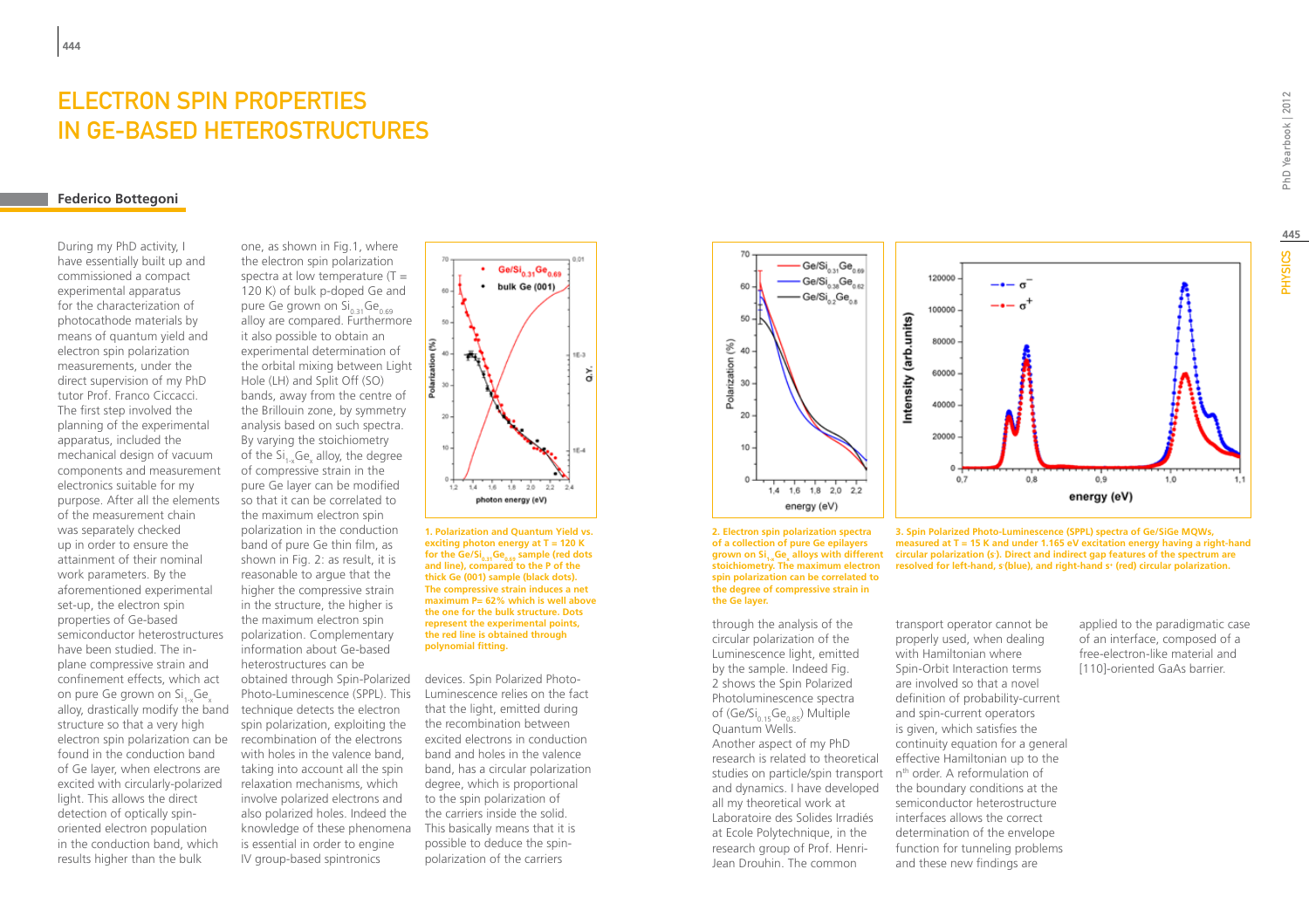## Integrated Optical Circuits for Biosensing and Quantum Information by Femtosecond Laser Microfabrication

#### **Andrea Crespi**

#### Femtosecond laser

microfabrication has emerged in the last decade as a powerful technique for direct inscription of low loss optical waveguides in practically any transparent dielectric substrate, showing outstanding versatility. Prototyping of new devices is made rapid, cheap and easy: optical circuits are written in the substrate, in fully threedimensional fashion, using the laser beam as an optical pen, without the need of the costly masks of conventional photolithography.

Many proof-of-principle demonstrations of the main integrated optics devices used in telecommunications have been successfully reported, including splitters, directional couplers, Mach-Zehnder interferometers and Bragg gratings. Furthermore, waveguides written in active materials have allowed to realize integrated amplifiers and laser sources. Anyway, the road towards applications has just been opened, and the unique capabilities of femtosecond laser micromachining will enable achievements inconceivable with other technologies.

In this thesis work, femtosecond laser writing is exploited to demonstrate complex photonic devices, which provide unprecedented functionalities in two applicative contexts: labelfree sensing of biomolecules in

microfluidic lab-on-chips, and integrated quantum computing and simulation.

For the label-free biosensing applications, integrated Mach-Zehnder interferometers has been demonstrated, interfaced with buried microchannels in order to measure the refractive index of the microchannel content by both classical and quantum interferometry.

In particular, a three-dimensional Mach-Zehnder interferometer has been directly inscribed in a commercial microfluidic chip for capillary electrophoresis (see Figure 1). The interferometer presents the sensing arm directly crossing a microchannel, while the reference arm passes above it. The sensitivity of the device has been benchmarked by measurements with glucose and peptide solutions, displaying a remarkable sensitivity down to 10-4 RIU. These results show not only the possibility of femtosecond laser writing to add new photonic capabilities to existing fluidic lab-onchips, but also its ability to integrate specific sensing functions, hardly achievable with other technologies. In fact, the particular threedimensional geometry of the device, impossible to realize by conventional lithographic techniques, conjugates the elevated refractive index sensitivity



**1. Picture of the commercial microfluidic chip with four Mach-Zehnder interferometers inscribed by femtosecond laser micromachining.**

with high spatial resolution on the microchannel. Both characteristics are of crucial importance in applications such as detection in microchip capillary electrophoresis and multipoint real-time monitoring of chemical reactions inside a lab-on-chip.

A similar integrated structure has been also realized, combining a Mach-Zehnder interferometer with an etched microchannel. which has allowed to perform for the first time quantum interferometry measurements on biological samples. The refractive index of albumin solutions is retrieved using non-classical twophoton states of light, which give interference fringes with half the period of the classical ones. The main issues regarding this kind of measurements, which promise to beat classical sensitivity limits, has been investigated and a clear path



**2. Schematic of the network of directional couplers, employed to simulate the quantum walk of two correlated bosons or fermions. In the blow-up, detail of the three-dimensional design of the couplers.**

towards real world applications of quantum interferometry has been indicated. In fact, optofluidics enables to combine the stability of integrated optical circuits with the superior capabilities of microfluidics in handling small volumes of analytes. For the second kind of applications addressed in this thesis, namely quantum computing and simulation, devices with both polarization sensitive and insensitive behavior are required. In particular, a polarization insensitive directional coupler has been first realized, which enables integrated filtering of polarization entangled photon states. On the other hand, the development of polarization dependent directional couplers has allowed to realize a two-qubit integrated quantum logic gate, operating with qubits encoded in the photon polarization. A network of directional

couplers providing an enhanced polarization insensitivity, thanks to a peculiar three-dimensional geometry, has been also designed (Figure 2). This has enabled the simulation of the quantum walk on a line of two bosons or fermions, by injecting in the photonic structure entangled two-photon states with different symmetry.

The manipulation of entangled states is essential to implement many quantum information protocols for computation and communication. In addition, onchip realization of the quantum walk model paves the way to the simulation of complexity physics and biophysics phenomena, such as Anderson localization and charge transport in lightharvesting complexes. The present results are significant from the point of view of the fabrication technique, since it is the first time

that components such as partially polarizing directional couplers are realized by femtosecond pulses. More in general, this work proposes a quite innovative approach to polarization handling circuits, based on a kind of "universal" waveguide, with low and uniform birefringence. The polarization behavior of the devices is tailored, from a perfect polarization insensitivity to a fully polarization dependent operation, just by varying the device geometry, by exploiting the unique three-dimensional capabilities of the femtosecond laser writing technology.

Finally, the possibility of using femtosecond laser written waveguides to simulate quantum systems has been further explored, harnessing quantum-optical analogies. Here, the propagation of coherent laser light in properly designed photonic structures formally reproduces complex quantum dynamics. In particular, engineered arrays of waveguides has been realized, which allow to simulate the regime of "deep strong coupling" of the Jaynes-Cummings hamiltonian. This regime is extremely interesting due to the occurrence of highly non-classical and counterintuitive phenomena, and is still inaccessible in quantum cavity electrodynamics experiments.

**PHYSICS**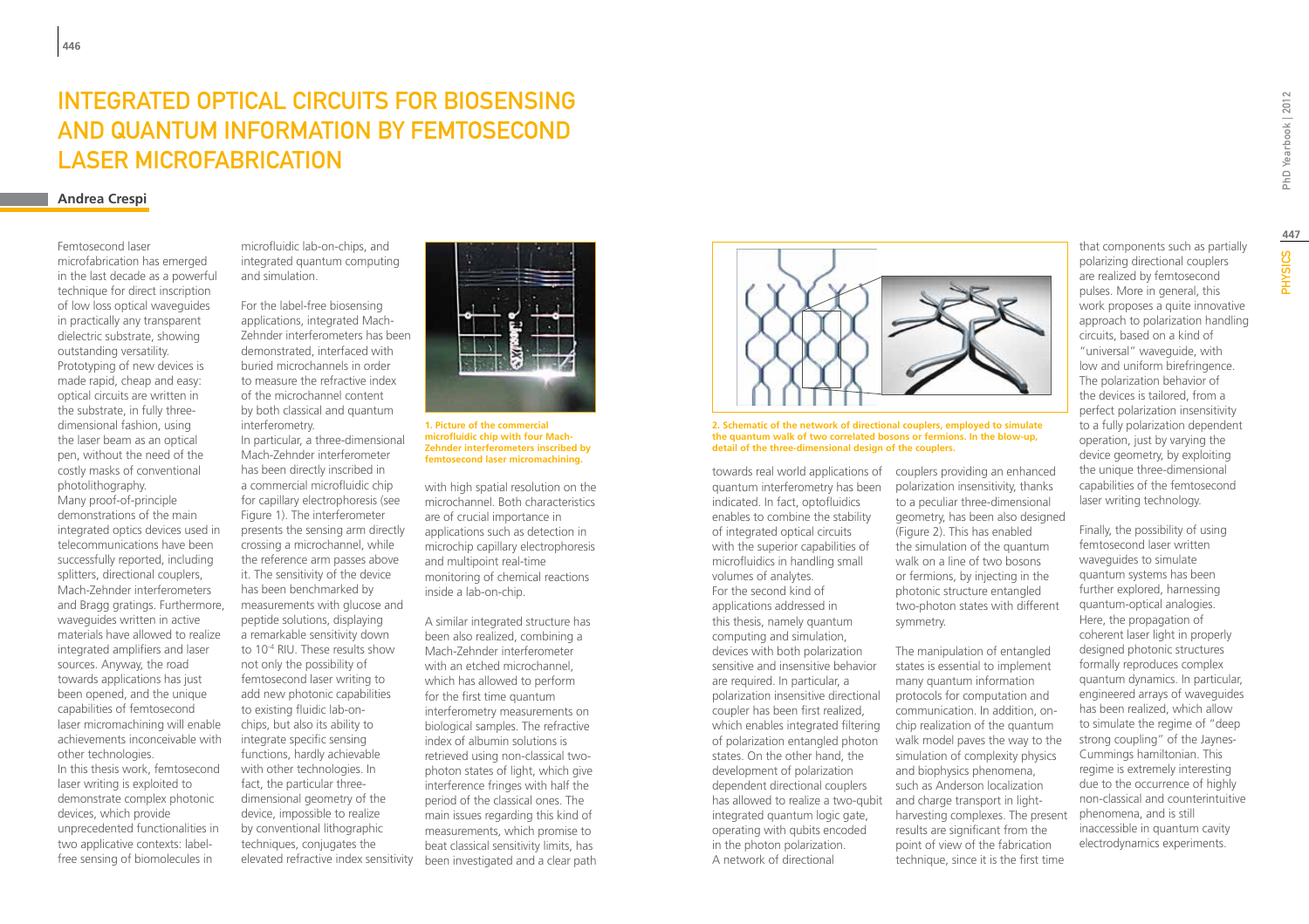# Ultrafast Dynamics at Organic Interfaces for Photovoltaics

### **Giulia Grancini**

The research work presented in this thesis is collocated in the current scientific effort of exploring the fundamental photophysical processes at the interface in organic-based systems for photovoltaics (PV), both in the context of bulk heterojunction and hybrid technologies. The tremendous advancement in the performance of polymer-based solar cells, now approaching a power conversion efficiency of 10% for both all organic and hybrid organic-inorganic systems, has motivated a deep research on elucidating the key feature governing the charge generation process, that directly influences the device efficiency.The peculiarity of polymer-based solar cells is that they mainly rely on self-organization of different active components, whose synergy delivers the final device functionalities. Therefore, the interfaces between the multi-components systems play the most relevant role, since they directly govern the functionality of the active film. For these reason, the main goal of this work is focused on understanding the ultrafast photophysical processes at the interface of different organic blends. To this regard, we have exploited the combination of ultrafast optical spectroscopy tools, that provides a wealth of information on the photophysics

of excited state dynamics in molecules, with confocal microscopy, that allows for local imaging of the photophysical behaviour on a sub-micron scale. The derived information enable us to establish a link between the observed dynamical optical properties and the environment in which they occur, providing an important feedback to material scientists who strive to control the morphology and the supra-molecular organization of organic thin films in order to optimize the device performance. In this framework, we first highlighted peculiar inter-chain physics in a phase separated blend of Poly(9,9-dioctylfluorene)(PFO) with a polymethylmethacrylate (PMMA) inert matrix, used in photonic applications. We found that, depending on the chain conformation (i.e. isolated or aggregated polymer chains) the nature of the initial photo-excited states in PFO can be dramatically different. In particular, we highlighted an interface region at the border of phase-segregated islands, where the efficient mixing of the PFO with the PMMA results in the isolation of PFO chains. By imaging the interfacial local dynamics these isolated chains can support a stimulated emission band. This has important implications for photonics and optoelectronics,

where conjugated polymer chain isolation and intimate polymer intermixing are crucial for gain properties in organic devices. We focus then on the interfacial processes in donor/acceptor systems for organic based PV. In these systems the "interface" photophysics governs the charge transfer mechanism: upon photoexcitation the exciton diffuse to reach the heterojunction where they can form an inter-molecular charge transfer states, precursor of free charge carriers. We investigated the role of the intermediate charge transfer state at D/A interface and its fate versus full ionization respect to geminate recombination, that ultimately dictates the device performances. In particular, we studied a light-absorbing electron-donor polymer (poly(3-hexylthiophene) (P3HT):[6,6]-phenyl-C61-butyric acid methyl ester (PCBM), acting as the electron acceptor, blend. We demonstrated that the local morphology directly influences the kinetics of charge separation and recombination. In particular, we highlighted peculiar interfacial dynamics at the border region between crystalline P3HT: PCBM microscopic phases, associated to the formation of a long lived intermediate charge transfer state, not affected by geminate recombination.On the other side, we have also investigated

hybrid system based on inorganic photoexcitation to higher lying nanoparticle blended with organic materials that represent interesting systems to create low-with energy dissipation through cost solar cells with performance and stability to enable widescale clean power generation. In this framework we have investigated the carrier dynamics enhanced charge dissociation via in a new type of hyperbranched Cadmium Selenide (CdSe) crystal embedded in a regioregular poly(3-hexylthiophene) (P3HT) matrix. We demonstrate that efficient photo-induced charge transfer occurs at the heterointerface, providing a clear picture on the charge generation of thermally excited charge mechanism. In both the study cases, thanks to the combination of ultrafast spectroscopy with fs time resolution and sub-micron spatial resolution, we shed light into the local photophysics of the interfacial charge separation process.The interface physics in organic blends is also monitored on an ultrafast time scale, aiming light antennas, infiltrated into to understand the primary events mesostructured metal oxide upon excitation. We investigated electrodes (generally TiO<sub>2</sub>). They the charge dissociation mechanism in an advanced copolymer for photovoltaics: the (poly[2,6-(4,4-bis-(2-ethylhexyl)- 4Hcyclopenta[2,1-b;3,4-b'] dithiophene)-alt-4,7-(2,1,3 benzothiadiazole)] (PCPDTBT)), combined with PCBM. In particular, we monitored the charge generation process when an excess energy is released to the system upon impulsive

excited states. In this case, charge generation competes internal conversion to low-lying excited state. We demonstrated that in PCPDTBT:PCBM blend high energy excitation leads to hot interfacial charge transfer state. The mechanism occurs in less than 30 fs, leading to weakly bound CT pairs that separate then on the hundred femtosecond timescale. In this blend, charge generation could thus benefit from dissociation transfer state, thus significantly enhancing the device efficiency. Finally, the work has been devoted to the direct realization and optimization of hybrid polymer/metal oxides devices. The hybrid solar cells are based on semiconducting polymers, acting as hole transporter and offer great versatility in the task of interfacial engineering and device optimization, combining high electron mobility, low-cost and physical and chemical stability of the metal oxide nanoparticles, with the good light absorbing and hole transporting properties of semiconducting polymers. However, important issues related to inefficient electron

transfer at the polymer/TiO2 interface limits the power conversion efficiencies below 0.5%. With this knowledge, we implemented a new paradigm for a hybrid architecture by controlling the structure-function of the building blocks and by optimizing their chemicalphysical interaction. We engineer the metal oxide surface with a self-assembled monolayer (SAM) of an organic electron acceptor, in order to activate the interfacial charge separation process. The proposed design takes advantage of the energy levels match between the electron acceptor SAM and the electron donor polymer (PCPDTBT, in our case), favouring efficient electron transfer. Indeed, we observed an enhancement of the device performances, which results in an increase of an order of magnitude in the photocurrent generation and power conversion efficiency. Moreover, aiming to extend the absorption spectral coverage, we upgraded the device architecture, exploiting a "cofunctionalization" of the metal oxide interface with a mixed electron-acceptor and organic dye SAM layers. The new design leads to achieve "panchromatic" photo-response from the visible to the near IR region of the spectrum, thus further improving the device efficiency to more

than 1.4%.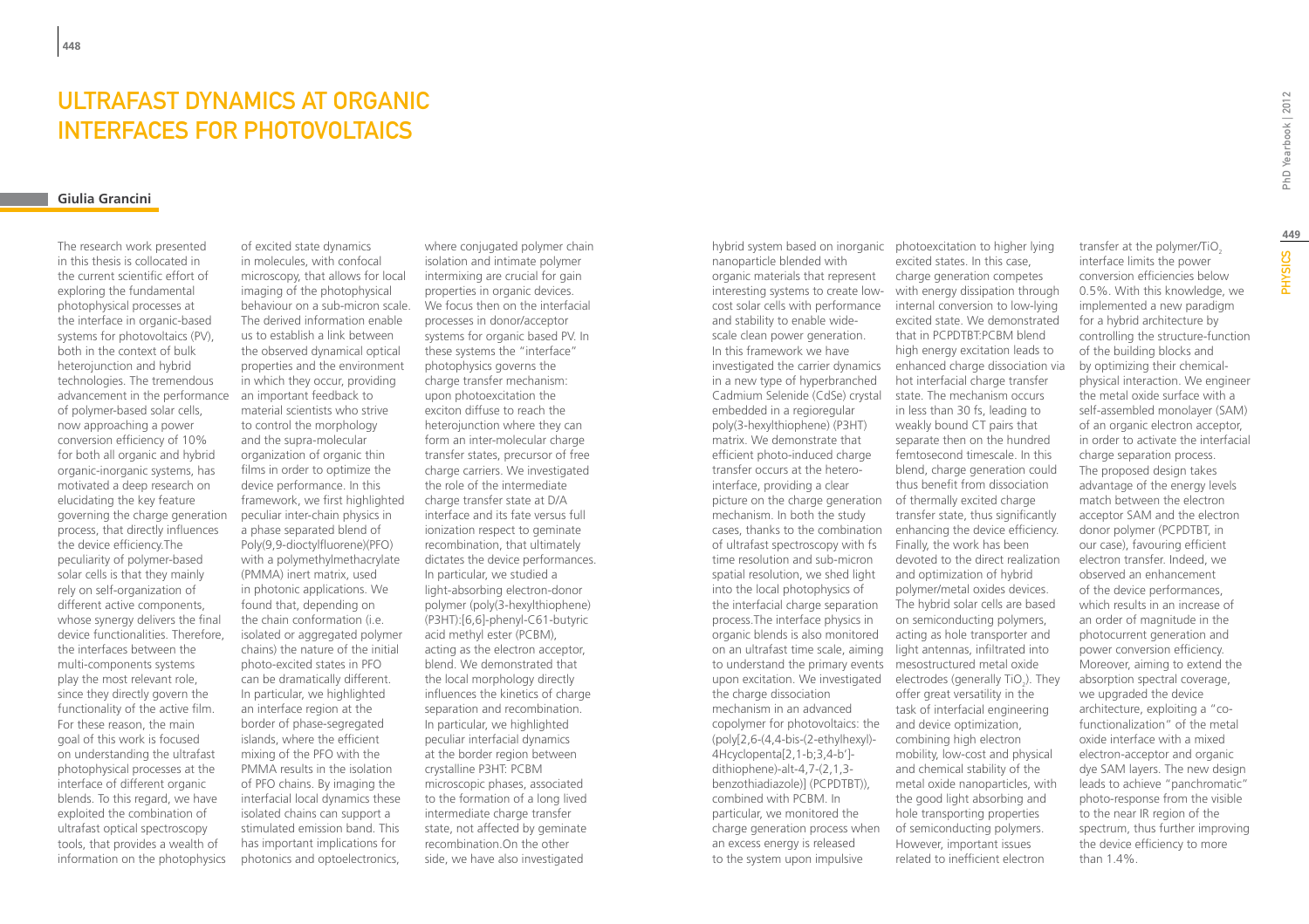# Coherent Raman Spectroscopy from a single femtosecond oscillator

#### **Vikas Kumar**

The thesis reports the development of three new approaches to Coherent Raman Spectroscopy (CRS), namely Coherent anti-Stokes Raman Scattering (CARS), Stimulated Raman Scattering (SRS) and Raman Induced Kerr-Effect (RIKE) spectroscopy, with overall much simplified laser excitation setups. CRS is a very powerful approach for labelfree vibrational imaging of biological species and chemical compounds with high spatial resolution and acquisition speed. Coherent Raman spectroscopy/ microscopy in fact requires two synchronized trains of pulses with narrow bandwidth (a few cm-1, corresponding to a few picoseconds pulse duration) and independent tunability over a wide spectral range (800- 3300 cm-1) in order to cover whole chemically important spectral region, which is typically achieved either by a pair of electronically locked picosecond Ti:sapphire oscillators or by an optical parametric oscillator pumped by a Nd:YVO<sub>4</sub> laser. Widespread application of such techniques is currently hampered by the use of such costly, complex and bulky laser excitation setups. This problem initiated a quest for simplified cost-effective solution. One solution makes part of the research activity reported in the thesis as the development



**1. (a) Spectrum of the main laser output at 1560 nm (black line) and examples of spectra of the long-wavelength part of the supercontinuum(blue, cyan and red) generated in a highly-nonlinear fiber, tunable by acting on the input pulse chirp. (b) Spectra of the pump (green line) and of the tunable Stokes pulse (red lines), as obtained by spectral compression of the spectra reported in panel (a).**

of a versatile CRS setup based on spectral compression of femtosecond pulses emitted by an amplified "multiple"-branch Er-fiber oscillator to synthesize pump and Stokes pulses required for CRS[see Fig:1].

This new system can be easily reconfigured both for CARS (single-frequency or multiplex) and for SRS spectroscopy/ microscopy with performances close to the current state of the art but with significant advantages in terms of compactness, higher power scalability and versatility. One of the most critical issue associated with CARS is the presence of a strong non-resonant background (NRB) generated from other simultaneously occurring nonlinear processes. Such background does not carry

chemically specific information and, at low concentrations of the targeted molecules, can distort and even overwhelm the resonant signal. Many techniques for NRB suppression have been demonstrated so far: frequency-modulation CARS (FM-CARS) and interferometric CARS (I-CARS), time-resolved CARS (TR-CARS) etc. These NRB suppression techniques require the generation of a third (and phase-coherent in the case of I-CARS) colour pulses synchronized with pump and Stokes. One of the key features of the developed fiber-format CRS setup is the availability of the third branch phase-coherent with the pump-Stokes pair, which makes the setup suitable for straightforward implementation of NRB-suppression techniques



**2. Schematic diagram for BD-RIKE. AOM: acousto-optic modulator; DBS: dichroic beam splitter; WP: waveplates; LPF: Long-pass filter rejecting pump photons.**

for CARS. Experimental results of spectroscopy/microscopy on CARS, SRS and interferometric CARS performed on the setup are reported. The second approach that we pursued is still oriented to the solution of the most critical issue of CARS i.e. the presence of NRB. The approach is based on a time-resolved multiplex CARS spectroscopy setup where the required three synchronized pulses called pump, Stokes and the broadband probe, are all derived from a single femtosecond Yb:KYW laser. The 1-MHz repetition rate of the system allows very intense CARS spectra to be obtained in short acquisition times, while a delayed probe pulse ensures efficient NRB suppression. The third part of the thesis gives theoretical explanation and

experimental details of a novel CRS approach called balanceddetection Raman-induced Kerr effect (BD-RIKE) microscopy, as a new powerful coherent Raman imaging technique. It combines the advantage of CARS i.e. the absence of a linear background with the main advantages of SRS i.e. the linear dependence on the concentration of the targeted molecules and NRB-free response.

Fig:2 demonstrates the schematic diagram of the setup for performing BD-RIKE microscopy. BD-RIKE microscopy allows mapping of different components of  $\chi$ <sup>(3)</sup> just utilizing four different combinations arise by using waveplate in excitation(WP1) as half-waveplate(linear RIKE) or quarter-waveplate(circular

RIKE) and waveplate in detection(WP2) as halfwaveplate/quarter waveplate followed by balanced detection of the two perpendicularly polarized outputs of a Wollaston prism.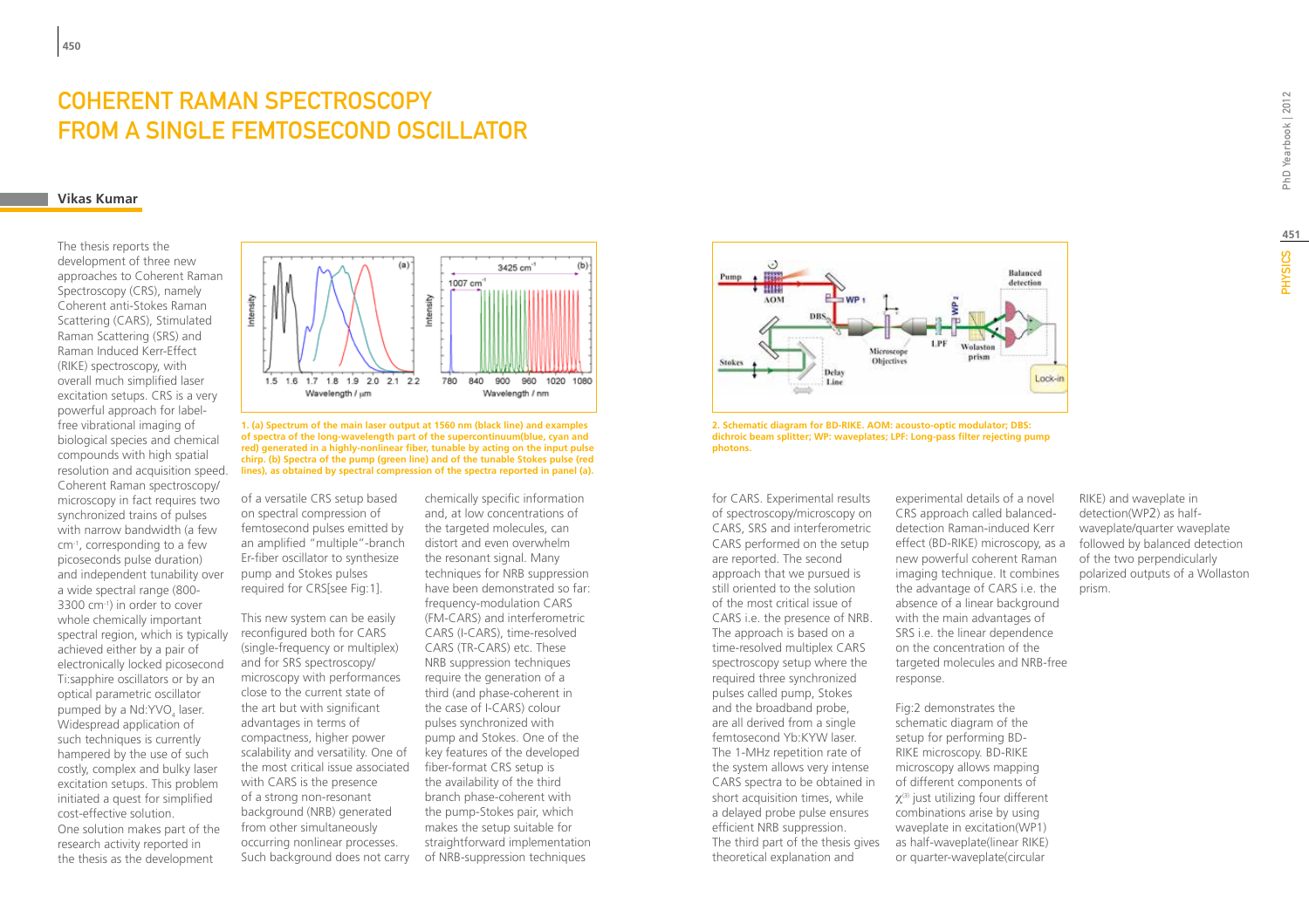# MOLECULAR DYNAMICS IMAGING by Attosecond Pulses

### **Matteo Lucchini**

Between 1987 and 1988, two independent groups demonstrated the possibility to exploit the interaction between a strong infrared (IR) laser pulse and the atoms of a rare gas to obtain extreme ultraviolet (XUV) radiation characterized by a comb of odd harmonics. Only six years later the scientific community started to realize that the high-order harmonic generation (HHG) process could be suitable to obtain bursts of pulses with subfemtosecond time duration. Great effort was made to investigate more in detail the HHG process and the existing relation between the phases of each harmonic until the first experimental demonstration of attosecond  $(1 \text{ as} = 10^{-18} \text{ s})$ pulses was performed in 2001. During the same year, for the first time a single attosecond pulse with a time duration of 650 as was successfully isolated from a train of attosecond pulses generated with the HHG process. These results paved the way for the birth of a new branch of ultrafast science: attosecond physics. Nowadays, the scientific community is well aware of the capability of attosecond pulses to probe ultra-fast dynamics. Due to the lack, at the current state of the art, of high-intensity attosecond light sources, attosecond pulses are typically combined with femtosecond IR pulses in order to have enough



**1. a) Portion of an experimental FROG-CRAB trace as a function of the temporal delay between the attosecond and the IR pulses. b) Reconstruction of the temporal intensity profile and phase of the attosecond pulses.**

energy to perform pump-probe experiments but still preserving the attosecond resolution. Outstanding results have been obtained with the femtosecondattosecond pump-probe experiments which allowed the investigation of ultrafast temporal dynamics like: the Auger decay times and the tunneling time in strong field ionization. Despite the positive results obtained, the attosecond science still has to demonstrate its full capabilities. In order to probe nonlinear effects in the XUV region or to perform attosecond-pump/attosecondprobe experiments, energies higher than few nanojoules (1 nJ  $= 10<sup>-9</sup>$  J) are required. For these reasons a significant part of the research activity performed during one to three orders of magnitude my Ph.D. was devoted to the development of a new technique to generate high energy isolated attosecond pulses, based on a temporal gating scheme called

ionization gating. Figure 1 displays the temporal characterization of the isolated attosecond pulses obtained with the new technique we proposed.

In order to measure the temporal characteristics of the attosecond pulses, the frequency resolved optical gating for complete reconstruction of attosecond bursts (FROG-CRAB) technique was used. The reconstructed temporal intensity profile of the XUV pulses, reported in Fig. 1b, confirmed the generation of an isolated attosecond pulse, with a duration of 155 as and a small residual chirp. In particular, for such a pulses, we measured an energy on target of 2.1 nJ per pulse, thus showing an increase of of the energy currently achievable with the other known techniques. Moreover, we demonstrated that the proposed technique can be exploited also to generate



**2. Experimental XUV spectra generated in a 2.5-mm-thick argon cell by 5-fs IR pulses with 3.3±0.3 × 1015 W/cm2 peak intensity and two values of carrierenvelope phase separated by π/2.**

tunable XUV radiation. If the intensity of the driving field is slightly decreased, while keeping fixed the generating medium density, generation of highorder harmonics characterized by a complete tunability of their peak position occurs (see Fig. 2). The efficient generation of tunable XUV emission over a broad spectral range is of crucial importance in several applications ranging from femtosecond pumpprobe experiment, to the seeding of free-electron lasers.

In order to fully understand the role played by the electronic response in photochemical processes, both information about in Milano. Such a spectrometer the time and space evolution of the electron wavepackets are required. This can be achieved by studying the peculiar features of the harmonic generated spectra, or by combining the attosecond radiation with a suitable position

sensitive detector such as a reaction microscope or a velocity map imaging spectrometer (VMIs). Among all the available detectors the VMIs proved to be one of the most powerful in terms of versatility and accessible information. For this reason, during my Ph.D. experience I have worked at the FOM institute AMOLF in Amsterdam where we used the VMIs to study photoemission and ultrafast dynamics induced in small molecules  $(H_2, D_2, O_2, CO_2)$  by the harmonic radiation. Moreover, in the last part of my research activity I worked at the installation and optimization of the new VMIs has been used to investigate the ultrafast relaxation dynamics in the nitrogen molecule. In this work we photo-ionized  $N_2$  molecules with attosecond pulse tranis and we probed the ultrafast relaxation dynamics using

strong IR pulses. In particular we demonstrated that autoionization in  $N_2$  is energetically allowed even for short internuclear distances  $\approx$ 3.2 Å and that the time scale of the energy conversion of the manifold of high excited states of  $N_2^*$  sharing the same symmetry is of the order of ~25 fs. Ultrafast dynamics in molecules initiated by sudden absorption of XUV or soft-X-rays photons, at the basis of a number of important phenomena in nature, can reveal a high degree of complexity. Generally many-body effects are triggered, where electron correlations play a crucial role. The imaging technique applied in this thesis to  $N_2$  molecules, in combination with few-fs or sub-fs XUV pulses, can be extended to complex molecular systems. Particularly relevant is the time-resolved investigation of the relaxation dynamics of excited states in molecules with biological interest. Indeed, the understanding of the remarkable photostability of deoxyribonucleic acid (DNA) exposed to the ultraviolet photons from the Sun, is a very important research theme. Since high photostability is intimately related to ultrashort lifetimes of the excited states, the experimental technique and the theoretical analysis presented can have a useful application in the investigation of ultrafast relaxation dynamics in biological

systems initiated by femtosecond or attosecond XUV pulses.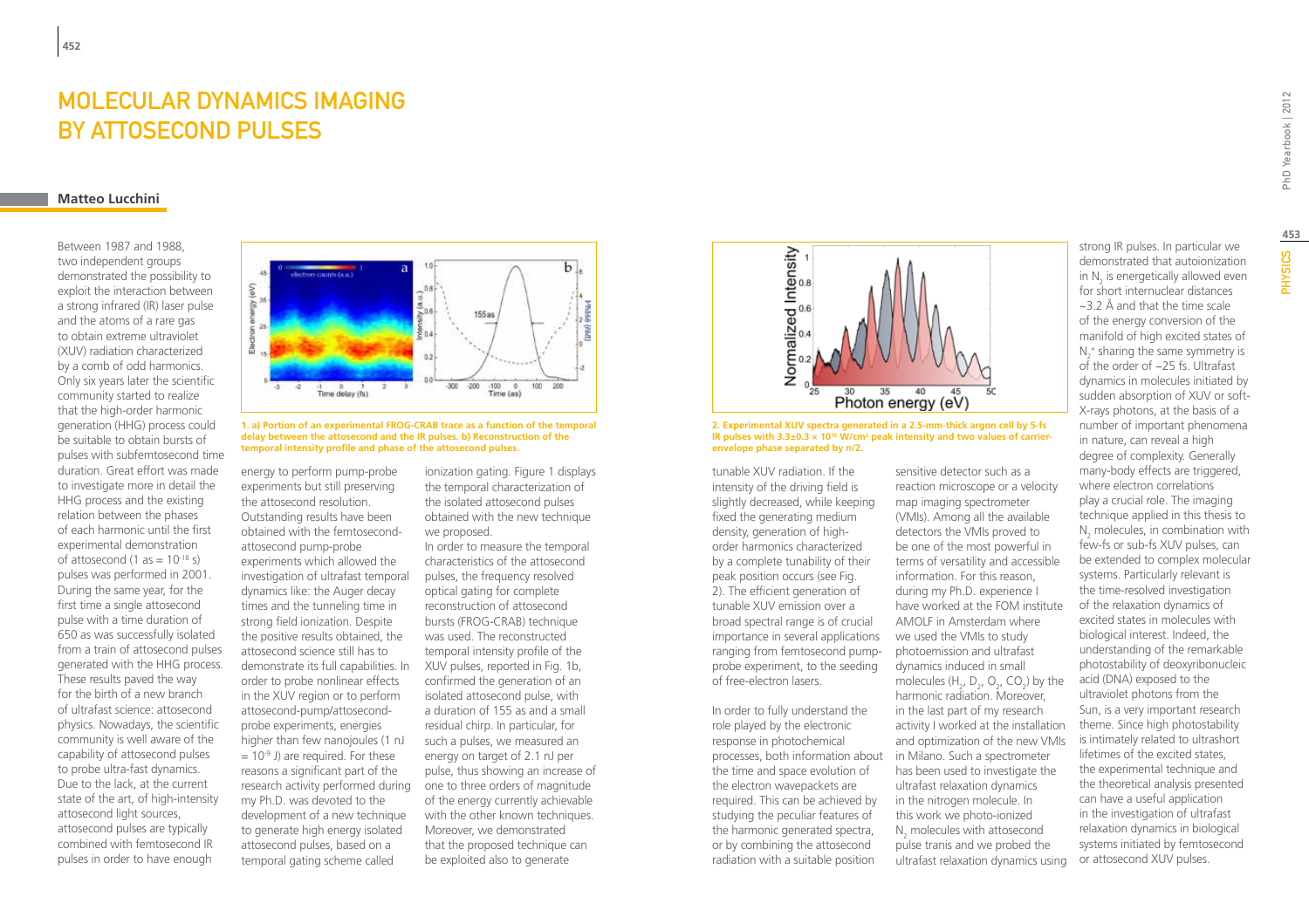### Scanning tunneling microscopy and spectroscopy study of the oxygen-induced effects on the Fe(001) surface and 3d metals/Fe(001) interface

#### **Andrea Picone**

The experimental activity during the Ph.D. in physics, under the supervision of professor Lamberto Duò, has been mainly about the study of transition metal oxide ultrathin films grown on metal supports. In particular have been characterized nanostructured oxides like iron oxide, chromium oxide and cobalt oxide supported on Fe(001) surface, with a thickness ranging from the single atomic layer to few nanometers. Low-dimensional oxide nanostructures supported on well-defined metal surfaces have been the subject of intensive study because of their relevance both in fundamental physics and in technological applications.In technological applications they are employed as support surfaces in the field of heterogeneous catalysis, in the field of digital data storage and spintronics, as dielectrics in gas sensors, to name just a few. At a more fundamental level, there are a number of scientific challenges associated with oxide nanostructure. These include understanding the nature of oxide surface structures, surface electronic properties and the magnetic properties of oxide surfaces.The low coordination number, the reduced symmetry, the strain induced by mismatched substrates, the possibility to stabilize metastable states, and the presence of



**1. Atomic resolution of the Fe(001)-p(1x1)O. The oxygen atoms are located in the fourfold symmetrical hollow sites of the Fe(001) surface.**

interface or surface states can profoundly alter the electronic and magnetic properties of thin films or surfaces with respect to the bulk, giving the possibility to create new classes of hybrid systems with tunable physical and chemical properties.The experimental techniques used are that typical of the ultra-high vacuum conditions. In particular the samples were characterized by a commercial available Omicron Scanning Tunneling Microscopy. In fig. 1 there is a an atomic resolved image of the oxidized Fe(001), the so called Fe(001)-p(1x1)O, where the surface is covered by a single layer of oxygen atoms.

This surface has been used as a substrate to grow ultrathin chromium oxide films. After the Cr deposition we find that the surface is covered by bright spots embedded on the

substrate, that are imaged as atomic corrugation (apparent height 50 pm). The bright spot number increases with the Cr deposition and is consistent with the nominal coverage. An interesting feature is that their disposition is somehow ordered.

In particular, when the nominal coverage is about 0.4 ML, there are clearly visible regions in which the bright spots form a c(4 x2) superstructure. When the Cr coverage is increased to 0.75 ML the c(4x2) structure covers the entire surface (see Fig. 2), as confirmed also by the LEED pattern (not shown) . After further deposition of Cr, a dramatic change takes place and the overlayer symmetry becomes p(5x5)R27°, characterized also by a very sharp LEED. What we observed is that the coverage at which the overlayer structure switches from c(4x2) to (5 x5)





**2. The c(4 x2) phase obtained after the evaporation of 0.75 ML of Cr on Fe(001)-p(1x1)O.**

R27 is about 1.2 ML, and that further increase of the Cr thickness does not change the overlayer structure, even tough the LEED pattern becomes weaker, due to the increased surface roughness and the spiral formation.The experimental data suggest the formation of an alloyed phase in the submonolayer range. The bright spots are related to the presence of the Cr atoms, even if we do not have the experimental evidence that what we image as what we observed is that: (i) protrusion are the Cr atoms. The within the experimental error XPS spectra taken before and after the Cr evaporation (not shown) are unchanged, thus we can state that we still have an oxygen monolayer present on the top of the surface.

Based on this experimental results, we suggest a model in which the Cr atoms replace 3/4 of the iron atoms present in the **3. The (5x5)R°27\_ phase: (a) Leed pattern at 107 eV, (b) atomic resolution and (c) atomistic model.**

topmost layer, giving a formal stoichiometry Cr3FeO4. Notice that when we deposited Cr at 470 K on clean Fe(001) :(i) in the submonolayer range there is a strong Cr interdiffusion into the bulk of the iron and only one out of 4 deposited Cr atoms stays in the surface layer; (ii) the topmost layer is characterized by the formation of a disordered alloy. On the other hand, in the case of Cr deposition on the oxygen passivated surface, all the deposited atoms remain in the surface layer and (ii) the alloyed phase is well ordered, giving a c(4 x2) superstructure. The interpretation of the (5 x5) R°27 is quite different. In fact, the(5 x5)R°27 phase is present also on the oxygen covered Cr(001) surface, thus we can speculate that in this case the surface is composed only

by Cr and oxygen atoms. A model of this surface is shown in Fig. 3. The dark spots are interpreted as Cr vacancies and the stoichiometry in this case is Cr4O5.In conclusion, during the first stage of growth at high temperature (470 K), there is an oxygen mediated Cr/Fe surface alloy, highly ordered and with a c(4 x2) symmetry. Increasing the Cr coverage gives the (5x5) R°27 overlayer. In this case the holes seen in the STM images are interpreted as chromium vacancies, and we can see the system as a Chromium oxide singlelayer accomodated on the top of the Fe(001) surface. During my last year I have spent 6 months in the group of professor Netzer at the Karl Franzens University of Graz. In this period we have studied cobalt oxide nanostructure grown on a vicinal surface of Pd(001), namely the Pd(1 1 19).